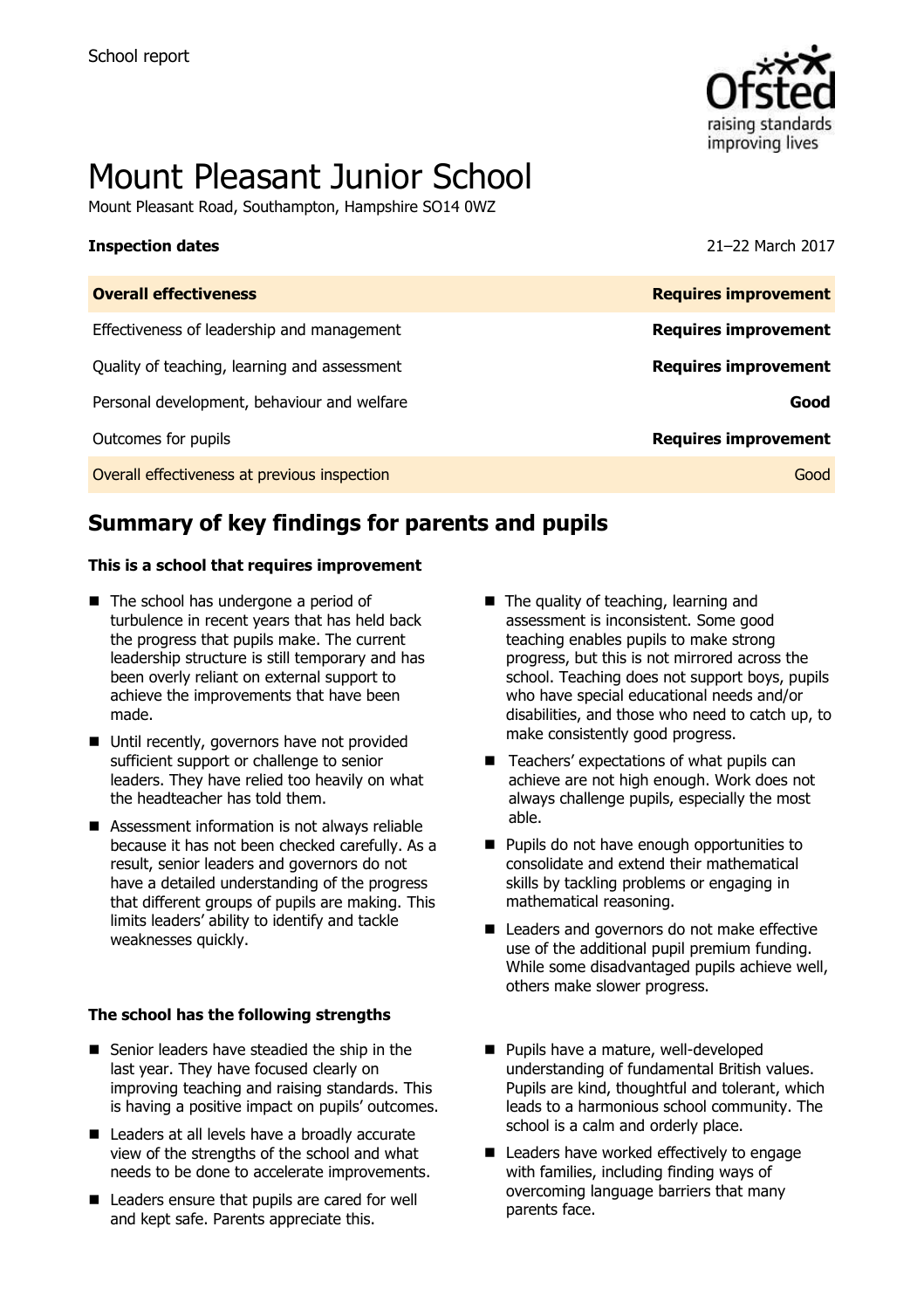

# **Full report**

### **What does the school need to do to improve further?**

- Strengthen the impact of leadership and management in order to raise standards by ensuring that:
	- sustainable senior leadership drives urgent improvement effectively
	- governors are well informed about the progress of the different groups of pupils, and they hold leaders to account rigorously for pupils' achievement
	- leaders track pupils' progress accurately and reliably and use this information, and wider school performance information, to identify promptly, and address, any dips in pupils' progress
	- leaders and governors evaluate the use of the pupil premium funding effectively, to ensure that this leads to better outcomes for disadvantaged pupils.
- **IMPROVE the quality of teaching, learning and assessment so that pupils make good** progress, by:
	- raising teachers' expectations of what pupils can achieve, so that pupils are provided with work that challenges and supports their learning effectively, particularly the most able pupils, disadvantaged pupils, boys, pupils who have special educational needs and/or disabilities and those who need to catch up
	- improving all teaching to be good or better throughout the school
	- providing more opportunities for pupils to develop their reasoning and problemsolving skills in mathematics.

An external review of the school's use of the pupil premium funding should be undertaken to assess how this aspect of the leadership may be improved.

An external review of governance should be undertaken to assess how this may be improved.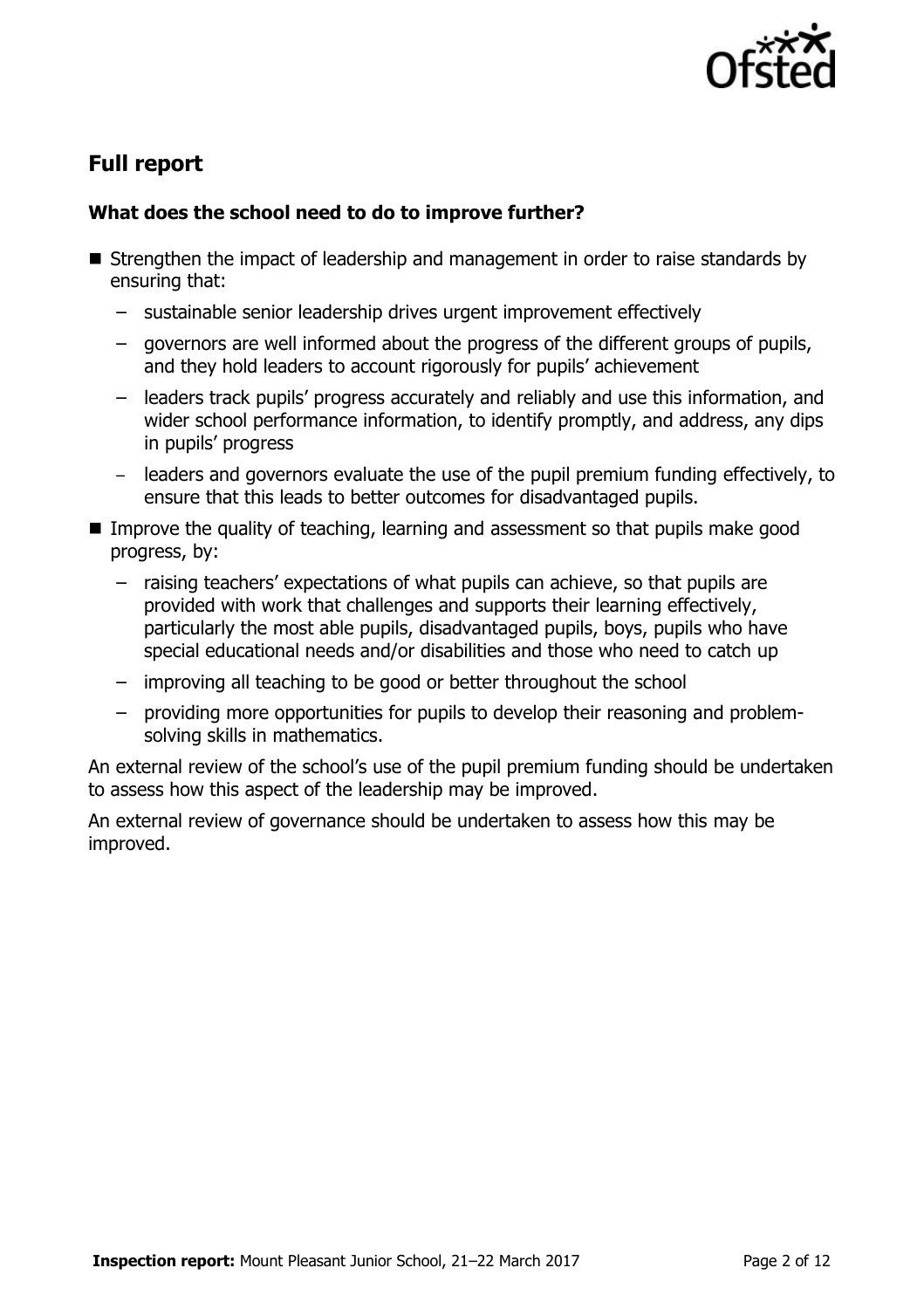## **Inspection judgements**

#### **Effectiveness of leadership and management Requires improvement**

- The school has experienced unsettled times since the last inspection. There has been considerable staff turnover, including at senior leadership level. For example, several people have acted as temporary headteacher. Throughout this period, standards and the rate of pupils' progress have dipped sharply. As a result of instability, standards have declined and improvement in teaching has been too slow. Leaders and governors are dependent on the support and guidance of external advisers to provide a clear strategy for improvement.
- Senior leaders and governors have not evaluated the use of pupil premium funding nor looked in detail for ways of improving its effectiveness. As a result, disadvantaged pupils are not catching up quickly and they achieve less well than others in almost all year groups.
- Leaders, including governors, do not check that the additional funding for special educational needs has a positive impact on pupils' progress. Consequently, the progress of pupils who have special educational needs and/or disabilities is too slow.
- Senior leaders have a broadly accurate view of the school's strengths and areas for improvement. However, leaders do not have a sufficiently clear focus on evaluating the progress of different groups of pupils.
- The management of teachers' performance is beginning to be used well to drive forward improvements needed in the school. Leaders are providing teachers at various stages of their career with carefully chosen training opportunities. For example, the deputy headteacher provides effective support to help teachers to improve and is a good mentor for the school's newly qualified teachers. This is helping teachers to develop their skills, and rectify weaknesses that have been identified.
- Middle leaders are beginning to lead their subjects effectively. They are focusing more on pupils' progress and have a broadly accurate view of what needs to be done to improve achievement in their subject. However, it is too soon to see the impact of this work in all subjects.
- Although leadership at all levels is starting to improve and demonstrate the capacity for further improvement, it is still too soon to show significant impact. However, there are some encouraging emerging signs in improvements in the quality of teaching and outcomes for pupils.
- Most parents are positive about the school's work. One parent said, `As a parent, I have received a lot of help from teachers and guidance in how to help my child too.' A few parents have concerns about the rate of school improvement historically and the turnover in teachers. One parent said that she felt that teachers did not know her child well as so many teachers have come and gone.
- $\blacksquare$  The curriculum provides pupils in this ethnically diverse community with many opportunities to develop their social, moral, spiritual and cultural education. In particular, pupils acquire a firm grasp of equalities and fundamental British values. One pupil told inspectors, 'British values are made so that the world is fair for everyone equally.'

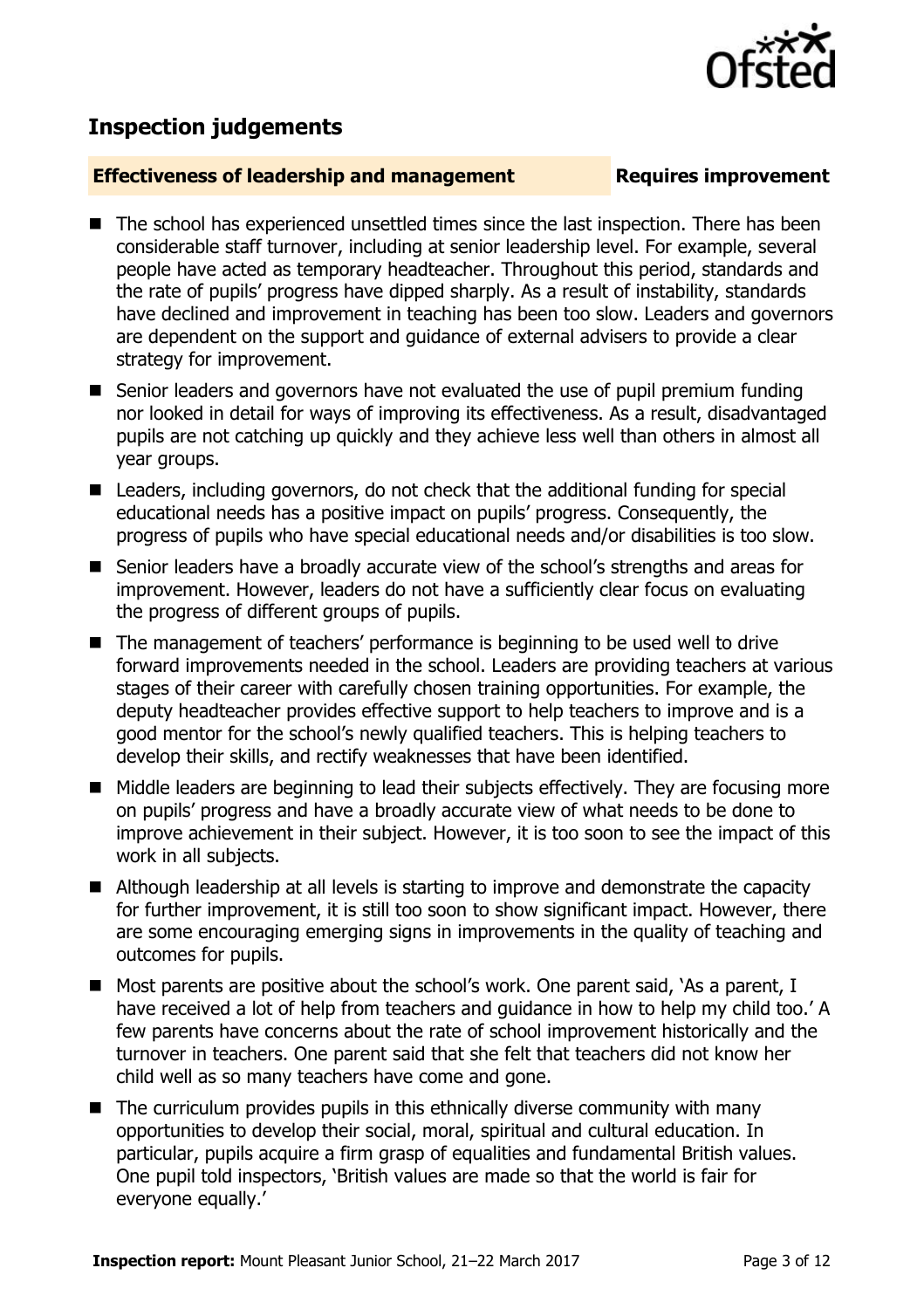

- Pupils' social, moral, cultural and spiritual development is well catered for. They enjoy learning about a range of faiths and cultures and speak respectfully about people with different beliefs to their own. Pupils' understanding of the importance of tolerance and their respect for diversity is mature and extremely well developed.
- Pupils benefit from the good range of sports and games on offer, both in lessons and outside of the school timetable. The physical education and sports premium funding has been used well to ensure that teachers improve their own skills by working alongside experienced sports coaches. There is a varied range of sports on offer, including football, cricket, tag rugby and table tennis. Growing numbers of pupils now represent the school in sports competitions.
- The headteacher has approached his role with vigour and aspiration. He exudes enthusiasm and is committed to helping the school improve rapidly. Together with other leaders, the headteacher is tackling weaknesses in the school effectively. Leaders demonstrate a determined approach to improving teaching. There is a more settled staff team, most of whom are positive about the direction in which the school is now starting to travel. However, due to temporary leadership arrangements, uncertainty prevails.

### **Governance of the school**

- The governing body has suffered ongoing instability since the previous inspection. Until recently, this has left governors unable to offer leaders the support, challenge and steadying hand that is required. Governors have spent much time on trying to recruit a suitable permanent headteacher and making decisions about the future direction of the school. This has been at the expense of keeping abreast of the wider life of the school and pupils' progress.
- Until very recently, governors have taken information provided by leaders without question and have not asked searching questions to check its accuracy. Some information provided for the governing body has painted an overly positive picture of school effectiveness. For example, senior leaders' reporting has focused on minor improvements in published achievement information, rather than alerting governors to weaker areas, such as the variable progress of different groups of pupils. At present, the headteacher does not provide a regular report on all aspects of the school's work to governors.
- Governors take seriously their responsibility for keeping pupils safe. The governing body has strengthened recently as new members with experience of successful school leadership and safeguarding have joined. They have a clear understanding of the policies and procedures that need to be in place, and ensure that the right checks are made when new staff are employed. Governors have a particularly strong set of skills to guard against the dangers of radicalisation and female genital mutilation.

### **Safeguarding**

- The arrangements for safeguarding are effective.
- $\blacksquare$  Pupils are safe in school. They are taught how to stay safe in a wide range of situations including on the road, in water and on the railway. Visits from the fire brigade and local police officers all deepen their understanding.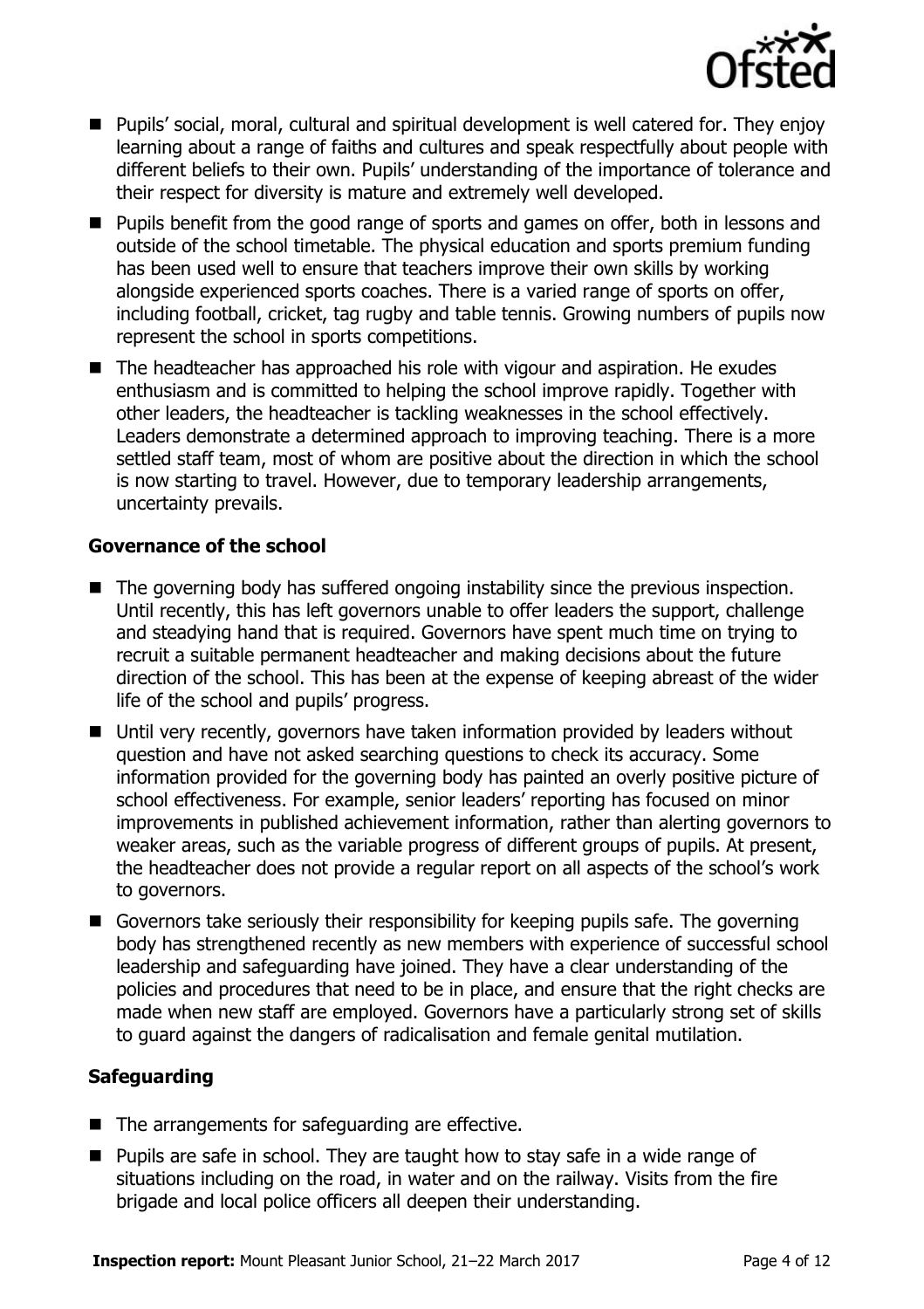

- Leaders have created a culture in which the well-being of each pupil is at the heart of the school's work. All adults in the school are regularly trained so that all staff can recognise the signs that a child may be at risk and know how to report any concerns that may arise. The school's work to safeguard vulnerable pupils is prompt, rigorous and effective. It works closely with other agencies to make sure that pupils are kept safe.
- **Policies and procedures are fit for purpose and reviewed regularly. The school keeps** detailed, accurate and well-maintained records, including those to make sure that only suitable staff, volunteers and governors are allowed to work in the school.
- Leaders provide helpful advice for parents on keeping their children safe online and recently arranged a meeting in school to emphasise this important topic. Pupils have a good understanding of e-safety because it is taught regularly and, where appropriate, built into the curriculum. In a lesson seen by an inspector, pupils were asked to discuss whether it was right for children to have unrestricted time using computers.

#### **Quality of teaching, learning and assessment Fig. 2.1 Requires improvement**

- $\blacksquare$  The quality of teaching, learning and assessment is not consistently good. In some year groups teachers use effective strategies to enable pupils to learn well but in others teaching is much less effective, so pupils do not make the steady progress they are capable of.
- Teachers' expectations of what pupils are capable of achieving are not high enough. Work does not always stretch or offer sufficient challenge to pupils of all abilities, particularly the most able. Pupils who need to catch up and those who have special educational needs and/or disabilities are not supported consistently well to boost their progress.
- $\blacksquare$  There is widespread inconsistency in the way that teachers use assessment information. Some teachers plan lessons that build securely on previous learning. In other classes, this information is not used well, so some pupils, particularly boys, lose interest because the work teachers provide is too easy or too difficult.
- Where teaching is less effective, teachers plan activities to occupy pupils' time rather than having a clear focus on what pupils will learn. In these lessons, pupils' attitudes to learning are less positive and they apply themselves less well to their learning.
- The school was late in introducing the 2014 curriculum. As a result, some teachers are still coming to grips with the more challenging standards that pupils are now expected to achieve. At times, teachers' subject knowledge is insecure.
- Work seen in pupils' books is of a variable quality. Sometimes, pupils produce work that is well presented, neat and demonstrates real pride in their achievements. On other occasions, pupils' work is messy and careless. Teachers do not consistently hold pupils to account for work of poor quality, so it goes unchallenged.
- Recently, leaders have lifted expectations of the quality of teaching. They have provided regular coaching and training to support improvement. Leaders at all levels rigorously monitor the quality of teaching, learning and assessment using a range of evidence, including lesson observations and checking of pupils' work. This work is clearly supporting current improvements to the quality of teaching.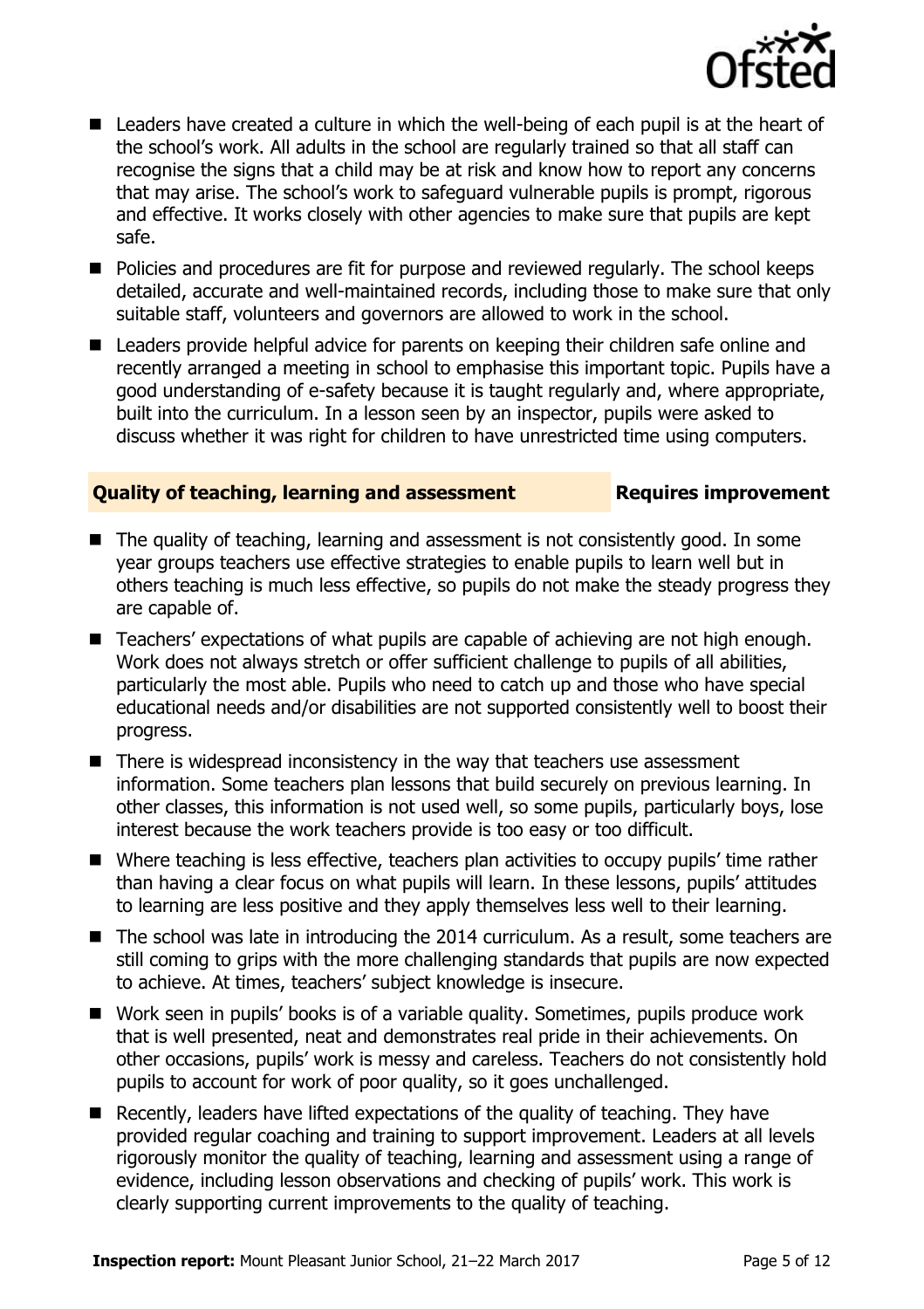

- In some classes, teaching assistants are used to good effect. They ask appropriate questions, check pupils' understanding and support effectively those who need help to succeed. However, in other classes they are deployed less effectively by teachers, for example limiting their focus to pupils' behaviour.
- Pupils receive regular homework that extends their knowledge and skills in a range of subjects. Pupils told inspectors that they enjoyed completing these tasks, such as making models of the Titanic and volcanoes. The school runs a homework club to offer help and support to any pupils who would like it, supporting their progress.
- Pupils appreciate the many exciting and interesting trips that enrich the school's curriculum. These include visits to Stonehenge, the Titanic Museum, a planetarium and a Roman villa. These enthuse pupils to learn in the associated lessons.

#### **Personal development, behaviour and welfare Good**

#### **Personal development and welfare**

- The school's work to promote pupils' personal development and welfare is good.
- **Pupils speak enthusiastically about the positive relationships they enjoy in school.** Pupils treat adults and their peers with respect, thoughtfulness and kindness.
- In most lessons, pupils are quick to offer help to peers when it is needed. Older pupils become able to offer constructive feedback to others. They willingly volunteer for such responsibilities as classroom monitors, school council representatives and librarians.
- **Pupils have a good understanding of bullying and say that on the few occasions that it** happens, it is quickly dealt with. Pupils frown on name-calling, although they say that it is rare. They appreciate that at times some pupils get over excited, especially when playing games, and say things that they later regret. Emotional maturity and empathy are strengths of many pupils in this school.

#### **Behaviour**

- $\blacksquare$  The behaviour of pupils is good.
- The school is a calm and purposeful place in which to learn. Pupils behave well in and around the school, including at lunchtime and at playtimes, including when they have to stay in because of bad weather.
- In most lessons, pupils pay close attention to the teacher, follow instructions and try to do their best.
- Some pupils take pride in their work and its presentation, and there are many examples of high-quality work in books and on display boards around the school. Nevertheless, other pupils sometimes produce work that is less than their best.
- The attendance rate of some groups of pupils was too low in 2016. However, leaders' prompt actions have enabled disadvantaged pupils, boys and pupils who have special educational needs and/or disabilities to attend school much more regularly this academic year.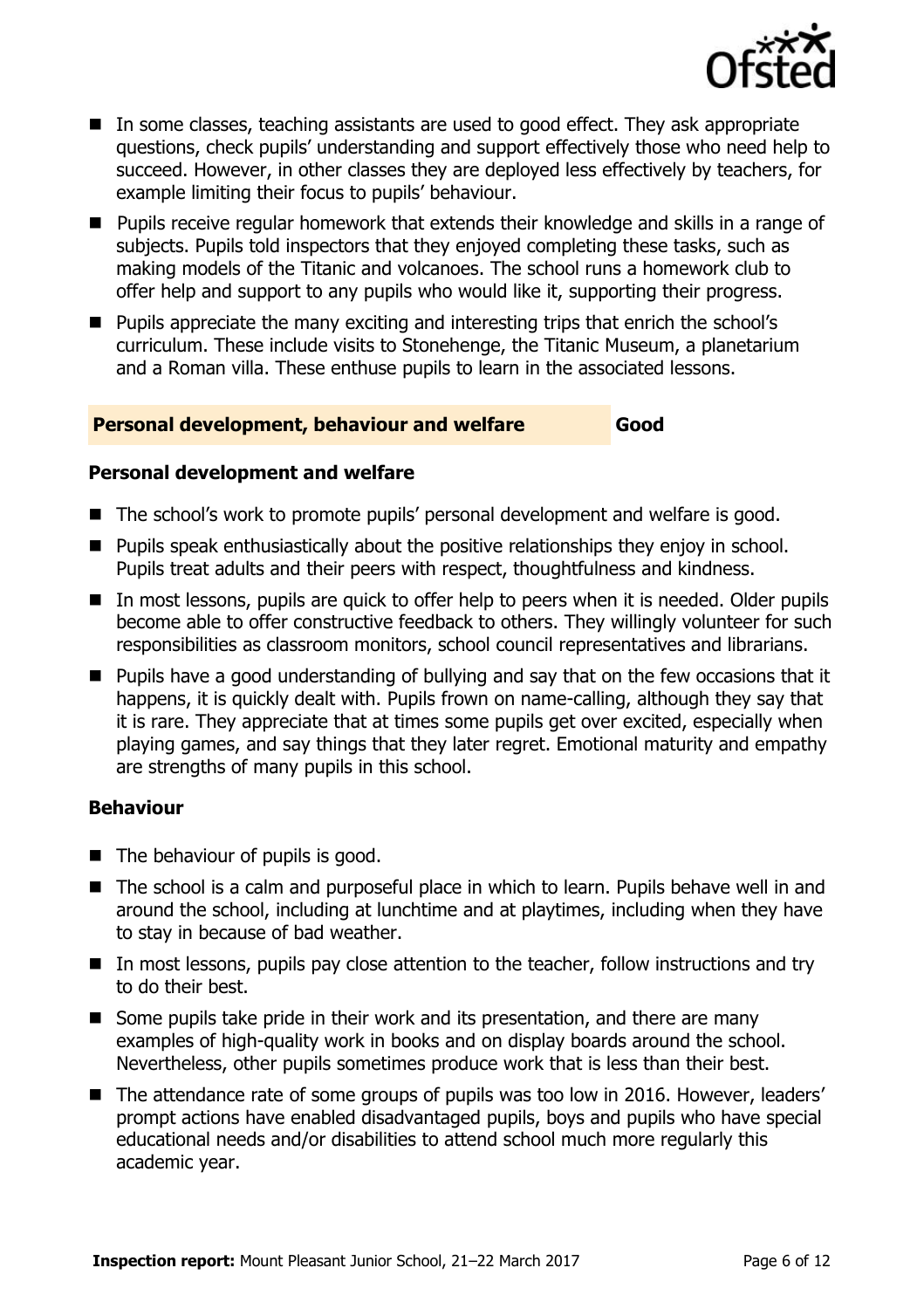

■ Leaders' efforts to improve the behaviour of a small number of boys are starting to pay dividends. Detailed behaviour records are used to identify pupils whose behaviour causes concern so that remedial action can be put in place. Several pupils spoke highly of the work of the emotional literacy support assistants in helping these boys to manage their behaviour more successfully.

**Outcomes for pupils Requires improvement** 

- In 2016, pupils' progress in reading, writing and mathematics was significantly below national figures, especially for those with low and middle starting points, particularly in reading and mathematics.
- Rates of progress of pupils currently in the school are variable. In some classes and year groups, pupils are making good progress, but this is not true across the school, or for all groups of pupils. For example, boys' progress is slower than that of girls. Other groups, such as pupils who have special educational needs and/or disabilities and disadvantaged pupils, and those who need to catch up, do not make the progress they are capable of.
- The use of pupil premium funding supports the emotional well-being of pupils effectively but the impact of this funding on their academic achievement is weaker. Disadvantaged pupils do not make consistently good progress. While improvements are evident in Year 6 and Year 4, in other year groups the difference between their attainment and that of other pupils nationally with the same starting points shows little sign of diminishing.
- The progress of pupils who have special educational needs and/or disabilities is limited because leaders are not able to accurately assess the progress of pupils who have very low starting points. As a result, leaders are unclear about how effective interventions or teaching programmes have been, or how to accelerate progress.
- There are now clear signs of rising standards, especially in Year 6 in reading and mathematics. A greater proportion of pupils are on track to achieve not only the expected standard, but also the higher standard. This is due to an unswerving focus by senior leaders on improving teaching, which is starting to help pupils to make better progress. Leaders have invited pupils in Year 6 to attend some lessons at the weekend and over the Easter holiday. This is an indication of the determination that leaders and teachers have to help pupils achieve the best they possibly can, and the positive impact of their actions.
- Standards in reading are improving, although pupils say that they do not particularly enjoy books. However, they benefit from a well-resourced library staffed by a fulltime librarian who helpfully guides pupils' choices when they choose books. Pupils enjoy using an online reading comprehension scheme, which rewards them for answering questions correctly. As a result, pupils are becoming more confident, capable readers.
- Pupils are starting to make better progress in writing. They write often and, as they progress through the school, are increasingly able to edit and improve their own work. Older pupils also offer helpful guidance to each other about their writing.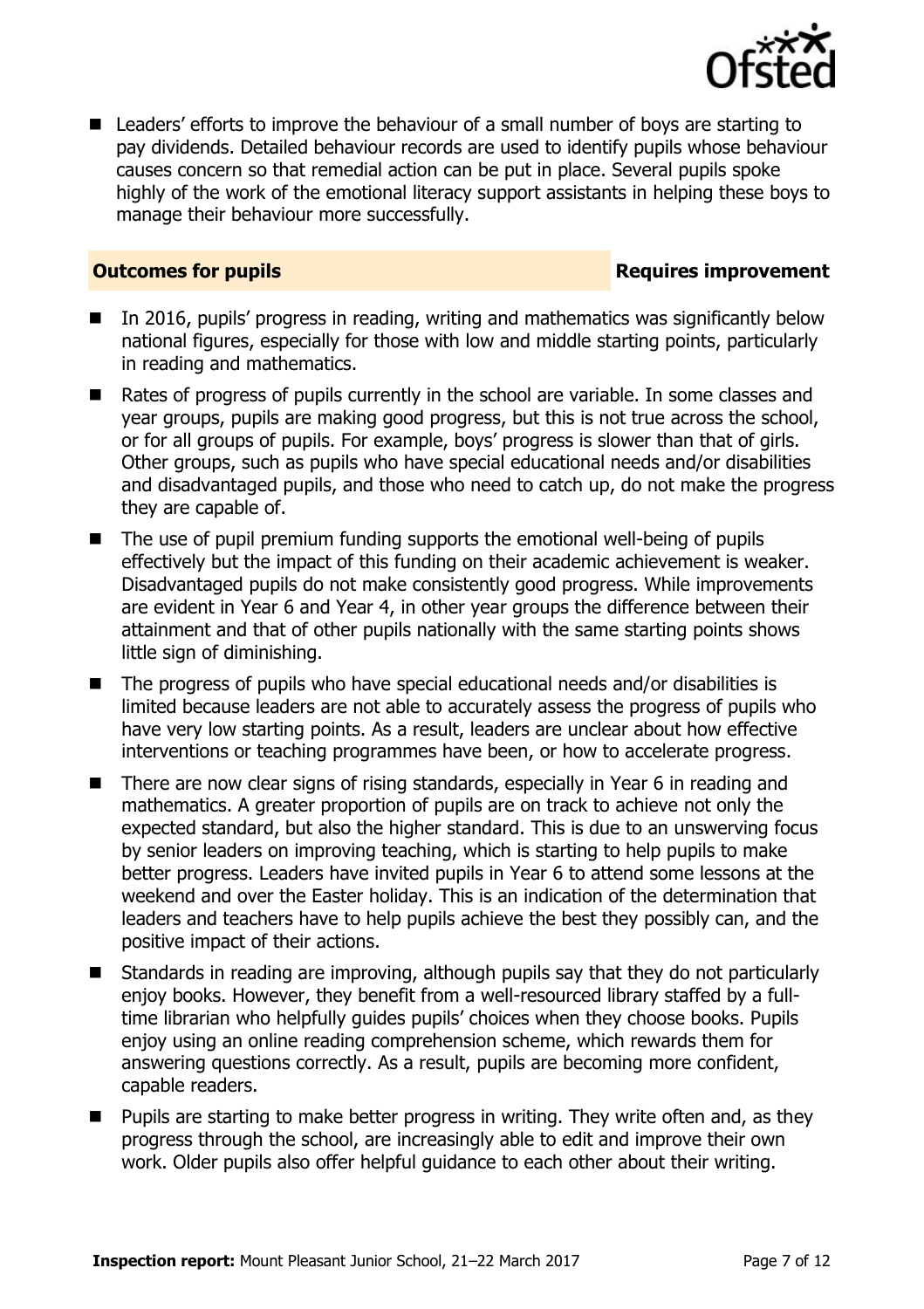

■ Rates of progress are starting to improve in mathematics. However, this progress is not as good as it could be, because teachers do not give pupils the opportunity to apply their skills to solve problems and explain the reasoning behind their solution.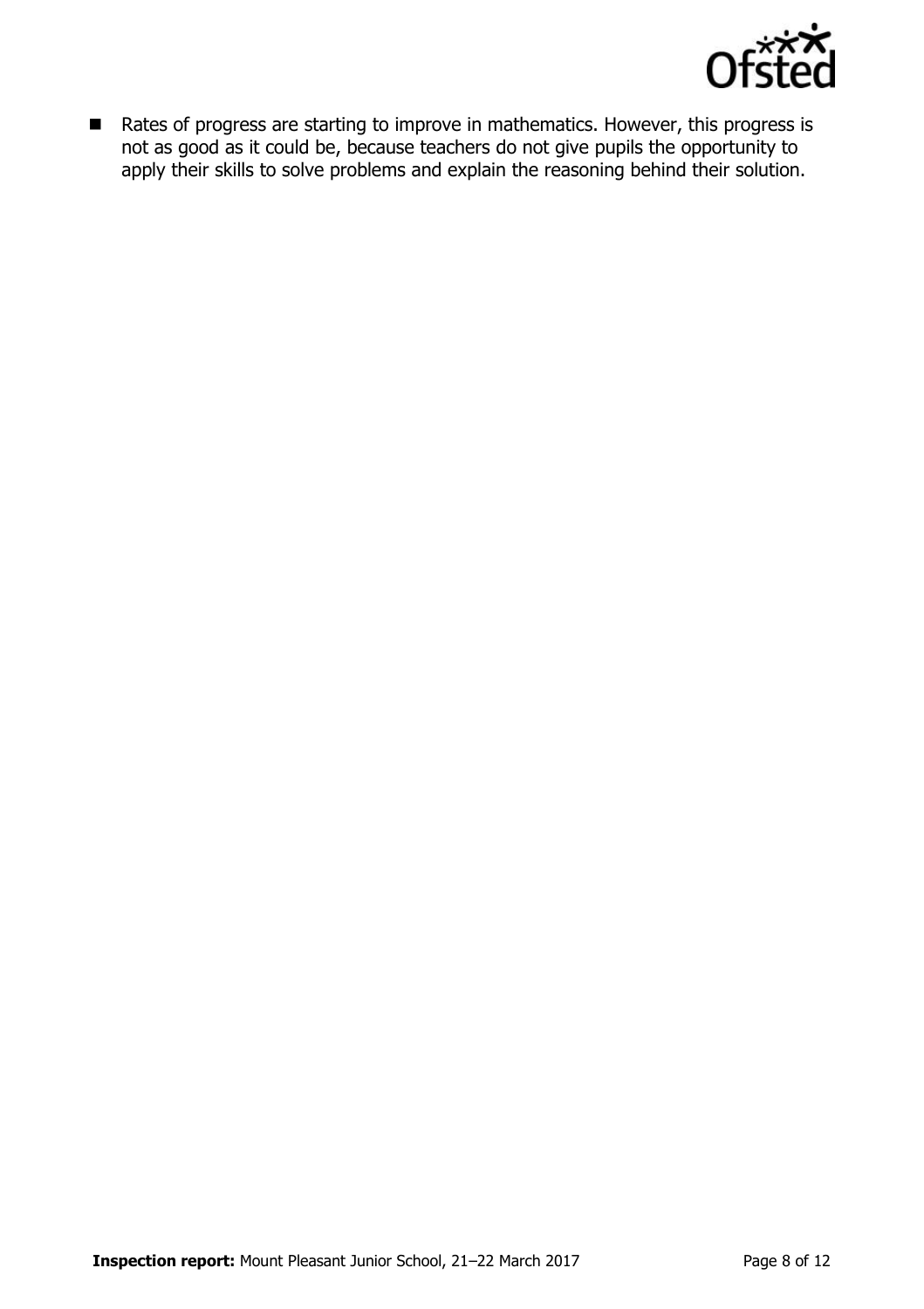

# **School details**

| Unique reference number | 116092      |
|-------------------------|-------------|
| Local authority         | Southampton |
| Inspection number       | 10024804    |

This inspection was carried out under section 8 of the Education Act 2005. The inspection was also deemed a section 5 inspection under the same Act.

| Type of school                      | <b>Junior</b>                   |
|-------------------------------------|---------------------------------|
| School category                     | Community                       |
| Age range of pupils                 | 7 to 11                         |
| <b>Gender of pupils</b>             | Mixed                           |
| Number of pupils on the school roll | 339                             |
| Appropriate authority               | The governing body              |
| Chair                               | Rashid Brora                    |
| <b>Headteacher</b>                  | Graham James                    |
| Telephone number                    | 02380 223634                    |
| Website                             | www.mountpleasantschool.org.uk  |
| <b>Email address</b>                | info@mountpleasantschool.org.uk |
| Date of previous inspection         | 13-14 November 2012             |

### **Information about this school**

- The school meets requirements on the publication of specified information on its website.
- This school is larger than the average-sized primary school.
- $\blacksquare$  The overwhelming majority of pupils are from minority ethnic groups. The largest proportions of pupils are of Pakistani, Indian and other Asian backgrounds.
- The overwhelming majority of pupils speak English as an additional language.
- The proportion of pupils eligible for free school meals is above the national average.
- The proportion of pupils who have special educational needs and/or disabilities is higher than seen nationally.
- The current headteacher started in September 2015 on an interim basis.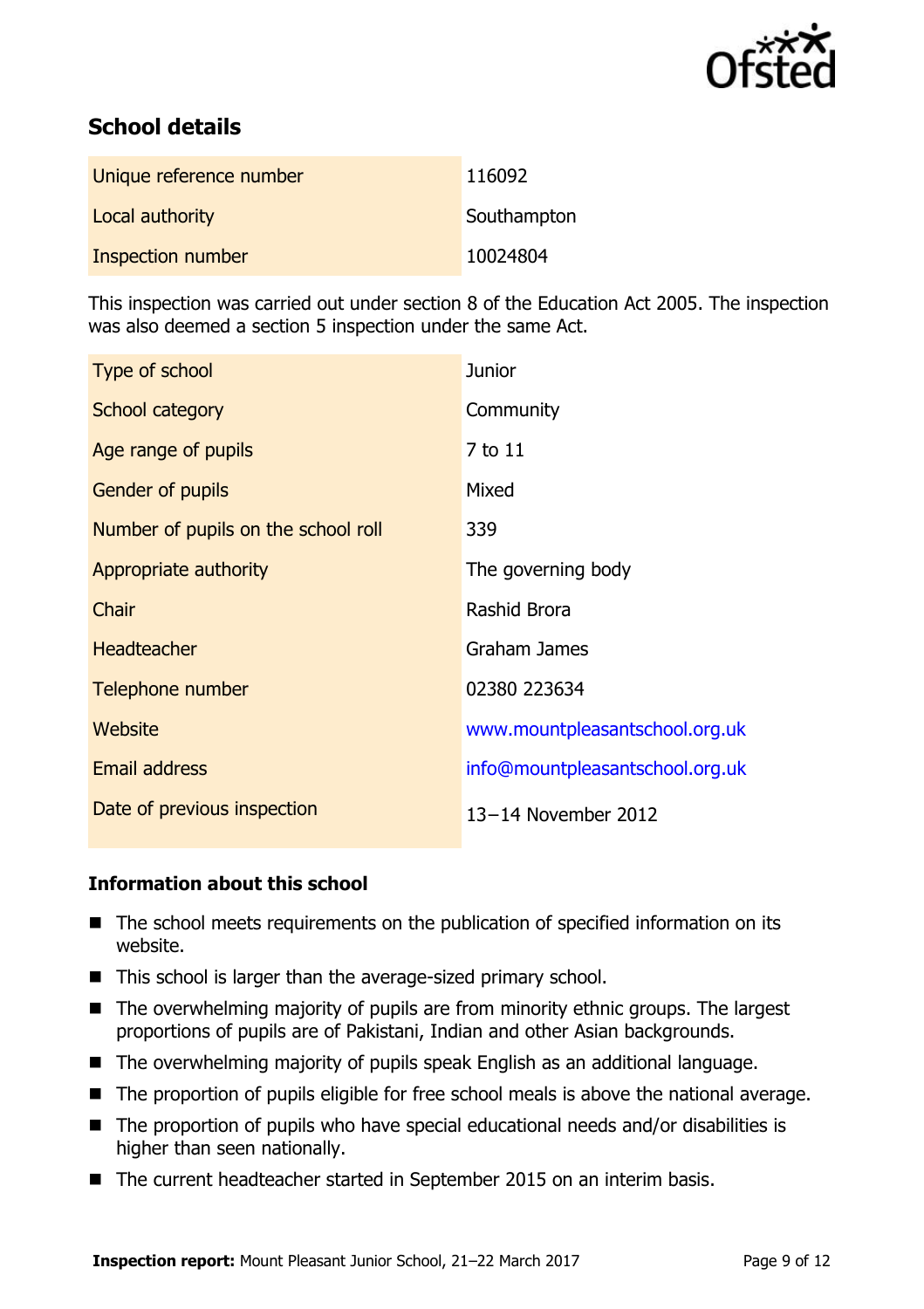

- The school is receiving support from two teaching schools whose headteachers are national leaders of education. Part of this support has been brokered by the local authority, together with the support of an external consultant to evaluate the progress that the school is making.
- The school met the floor standards in 2016, which are the minimum requirements for pupils' attainment and progress in reading, writing and mathematics by the end of Year 6.
- The school meets the Department for Education's definition of a coasting school based on key stage 2 academic performance results in 2014, 2015 and 2016.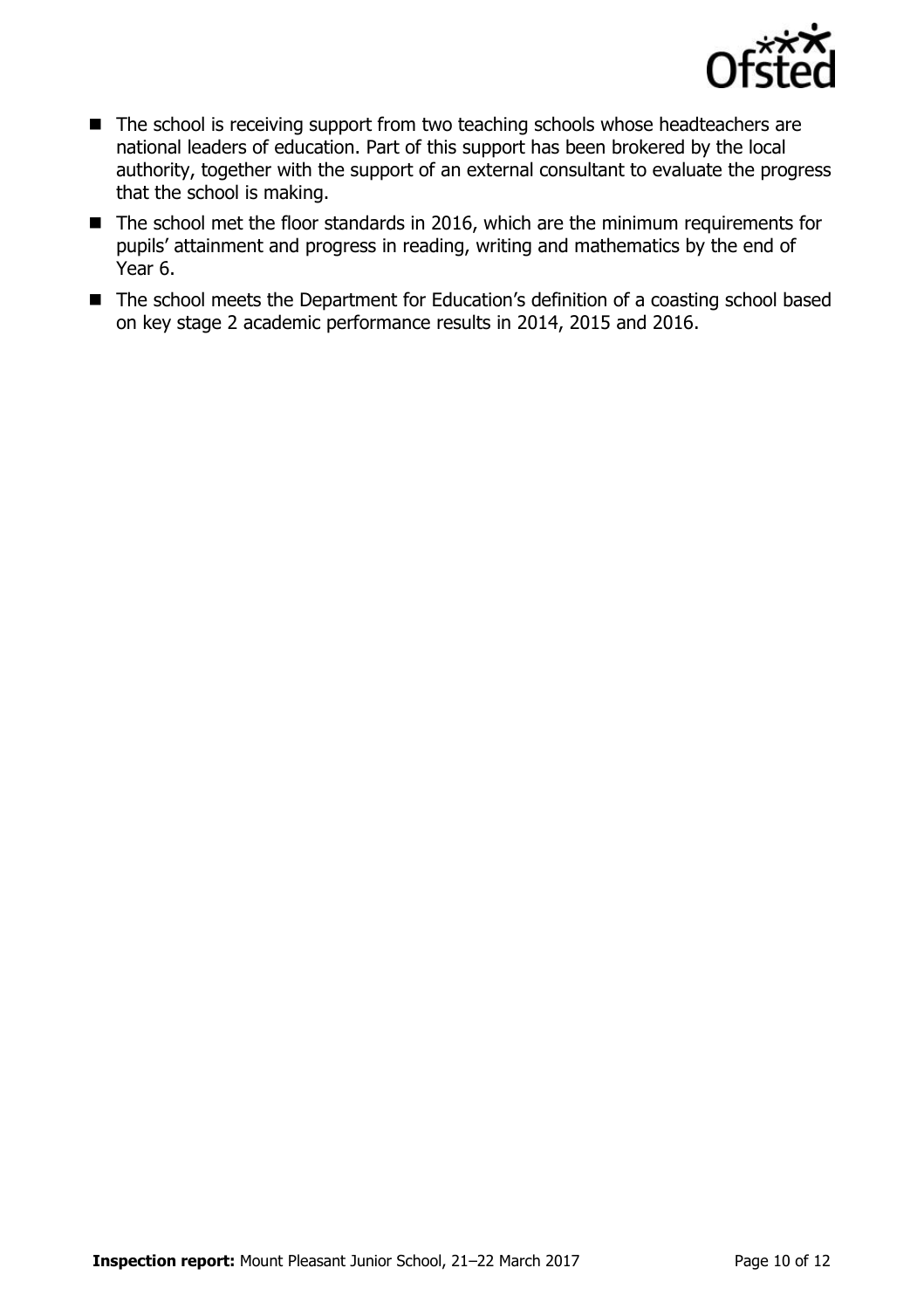

# **Information about this inspection**

- Inspectors observed learning in all classes. Some of these visits were undertaken jointly with senior leaders. While in lessons they talked to pupils and examined their books to judge the progress that they are making.
- **Inspectors held meetings with the headteacher, members of the governing body and** leaders responsible for English, mathematics, physical education, and pupils who have special educational needs and/or disabilities.
- **Inspectors talked with pupils at playtime and around the school. They spoke to a group** of pupils from each year group to gather their views of the school. They listened to pupils read.
- The lead inspector had telephone conversations with a representative of the local authority and one of the national leaders of education who is supporting the school.
- Inspectors also scrutinised a range of school documentation, including that relating to the progress that pupils make and the safeguarding of pupils.
- **Inspectors spoke to parents at the start of the day and considered 18 responses to** Ofsted's online survey, Parent View, and 14 responses to the parent text service. There were 37 responses to Ofsted's pupil survey and 28 responses to Ofsted's staff survey.

### **Inspection team**

| Bruce Waelend, lead inspector | Ofsted Inspector |
|-------------------------------|------------------|
| <b>Stephanie Praetig</b>      | Ofsted Inspector |
| <b>Paul Shaughnessy</b>       | Ofsted Inspector |
| <b>Kevin Parfoot</b>          | Ofsted Inspector |